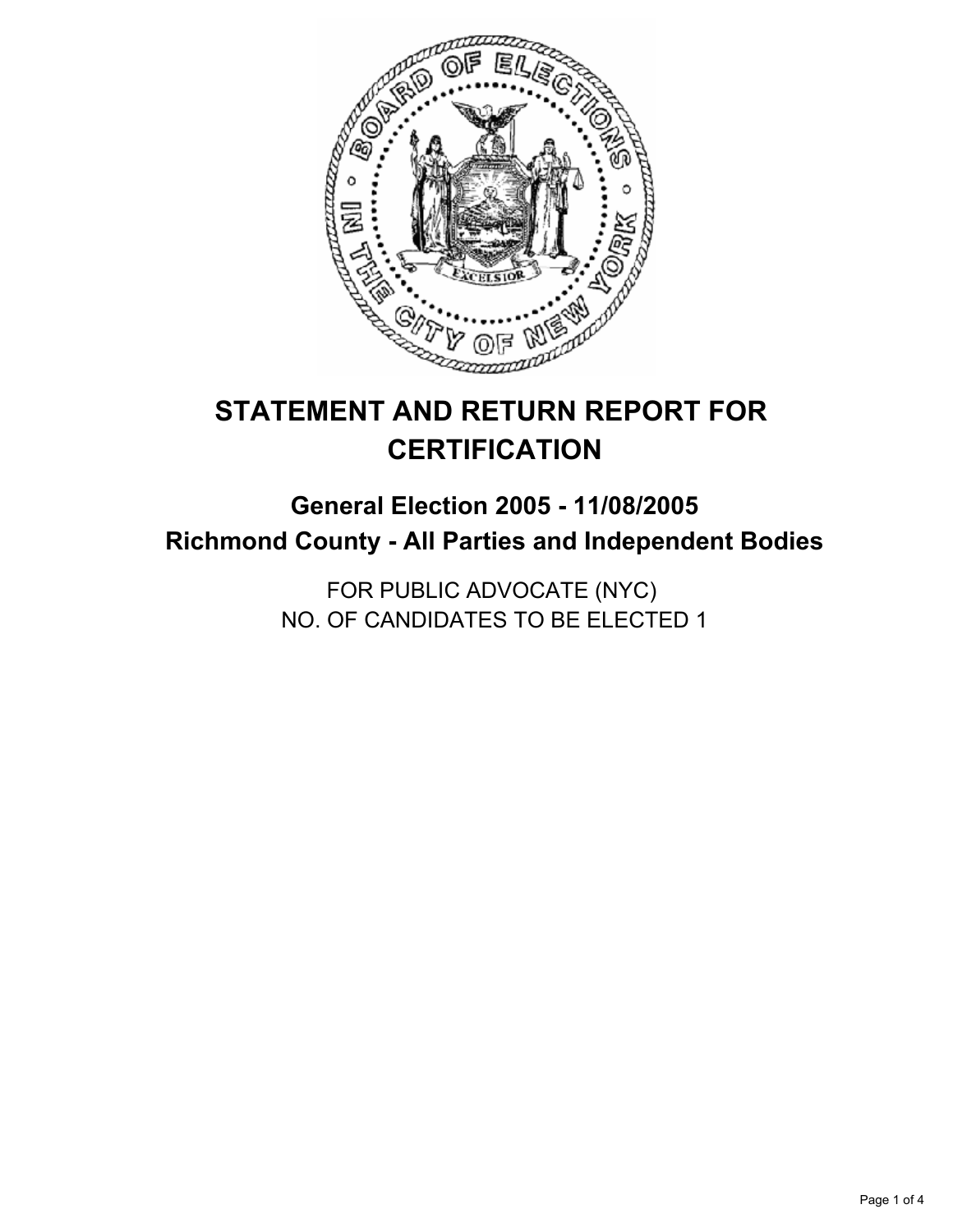

#### **ASSEMBLY DISTRICT 60**

| <b>PUBLIC COUNTER</b>        | 15,546 |
|------------------------------|--------|
| <b>EMERGENCY</b>             | 0      |
| ABSENTEE/MILITARY            | 473    |
| <b>AFFIDAVIT</b>             | 180    |
| <b>TOTAL BALLOTS</b>         | 16,199 |
| BETSY F GOTBAUM (DEMOCRATIC) | 5,641  |
| JAY GOLUB (CONSERVATIVE)     | 1,446  |
| JIM LESCZYNSKI (LIBERTARIAN) | 254    |
| BERNARD GOETZ (REBUILD)      | 402    |
| BLOOMBERG (WRITE-IN)         |        |
| <b>TOTAL VOTES</b>           | 7,744  |
| <b>UNRECORDED</b>            | 8.455  |

**ASSEMBLY DISTRICT 61**

| PUBLIC COUNTER                      | 22,559         |
|-------------------------------------|----------------|
| <b>EMERGENCY</b>                    | 27             |
| ABSENTEE/MILITARY                   | 603            |
| <b>AFFIDAVIT</b>                    | 331            |
| <b>TOTAL BALLOTS</b>                | 23,520         |
| BETSY F GOTBAUM (DEMOCRATIC)        | 11,749         |
| JAY GOLUB (CONSERVATIVE)            | 1,707          |
| JIM LESCZYNSKI (LIBERTARIAN)        | 358            |
| BERNARD GOETZ (REBUILD)             | 571            |
| MIKE RYAN (WRITE-IN)                |                |
| MR. LINDY P. CRESCITELLI (WRITE-IN) |                |
| NORMAN SIEGAL (WRITE-IN)            | $\overline{2}$ |
| NORMAN SIEGEL (WRITE-IN)            |                |
| <b>TOTAL VOTES</b>                  | 14,390         |
| <b>UNRECORDED</b>                   | 9.130          |

#### **ASSEMBLY DISTRICT 62**

| 25,904 |
|--------|
| 11     |
| 653    |
| 196    |
| 26,764 |
| 8,616  |
| 2,791  |
| 299    |
| 623    |
| 12,329 |
| 14.435 |
|        |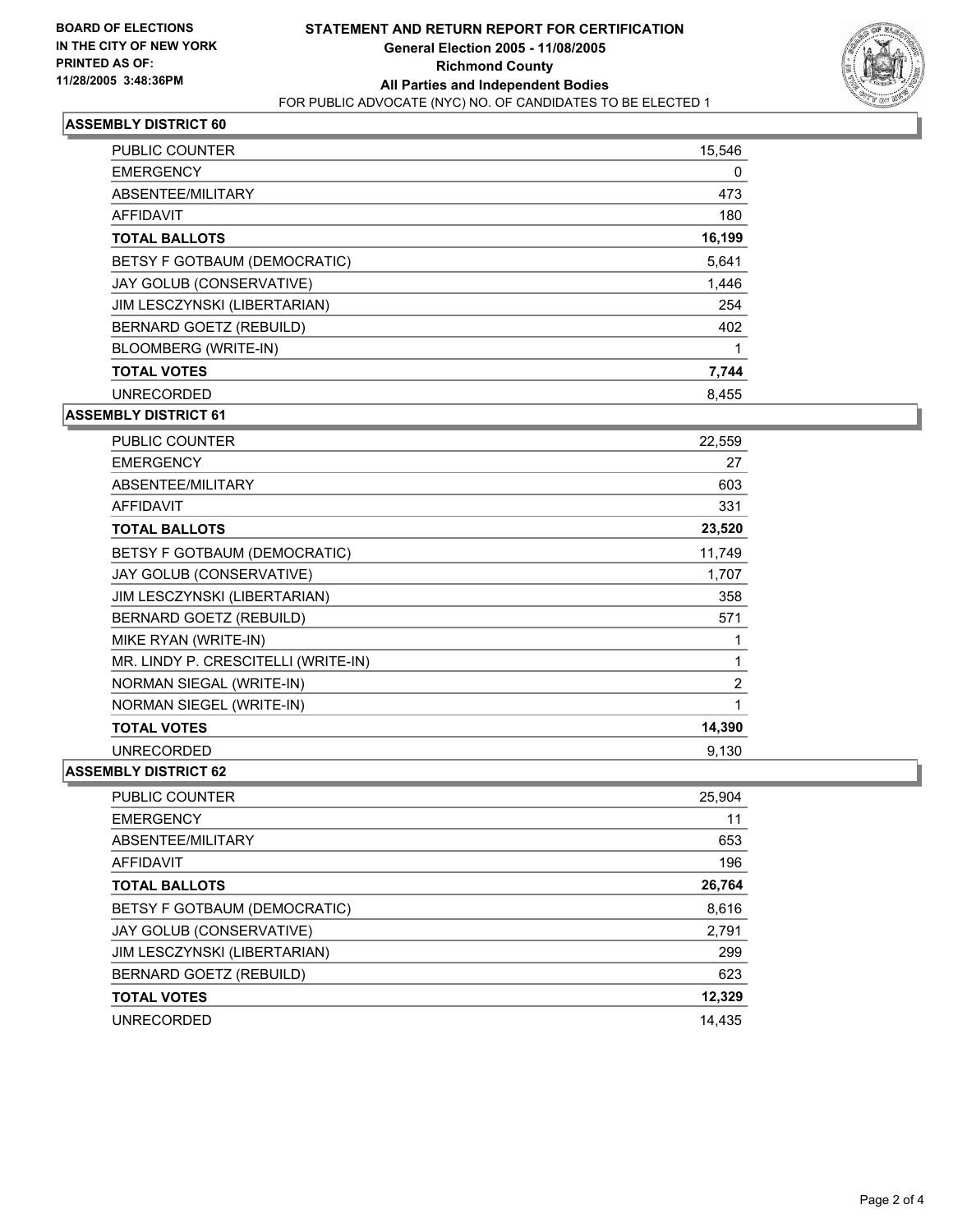

#### **ASSEMBLY DISTRICT 63**

| PUBLIC COUNTER               | 22,355 |
|------------------------------|--------|
| <b>EMERGENCY</b>             | 22     |
| ABSENTEE/MILITARY            | 661    |
| AFFIDAVIT                    | 231    |
| <b>TOTAL BALLOTS</b>         | 23,269 |
| BETSY F GOTBAUM (DEMOCRATIC) | 9,830  |
| JAY GOLUB (CONSERVATIVE)     | 1,680  |
| JIM LESCZYNSKI (LIBERTARIAN) | 314    |
| BERNARD GOETZ (REBUILD)      | 529    |
| NORMAN SIEGEL (WRITE-IN)     |        |
| <b>TOTAL VOTES</b>           | 12,354 |
| <b>UNRECORDED</b>            | 10.915 |